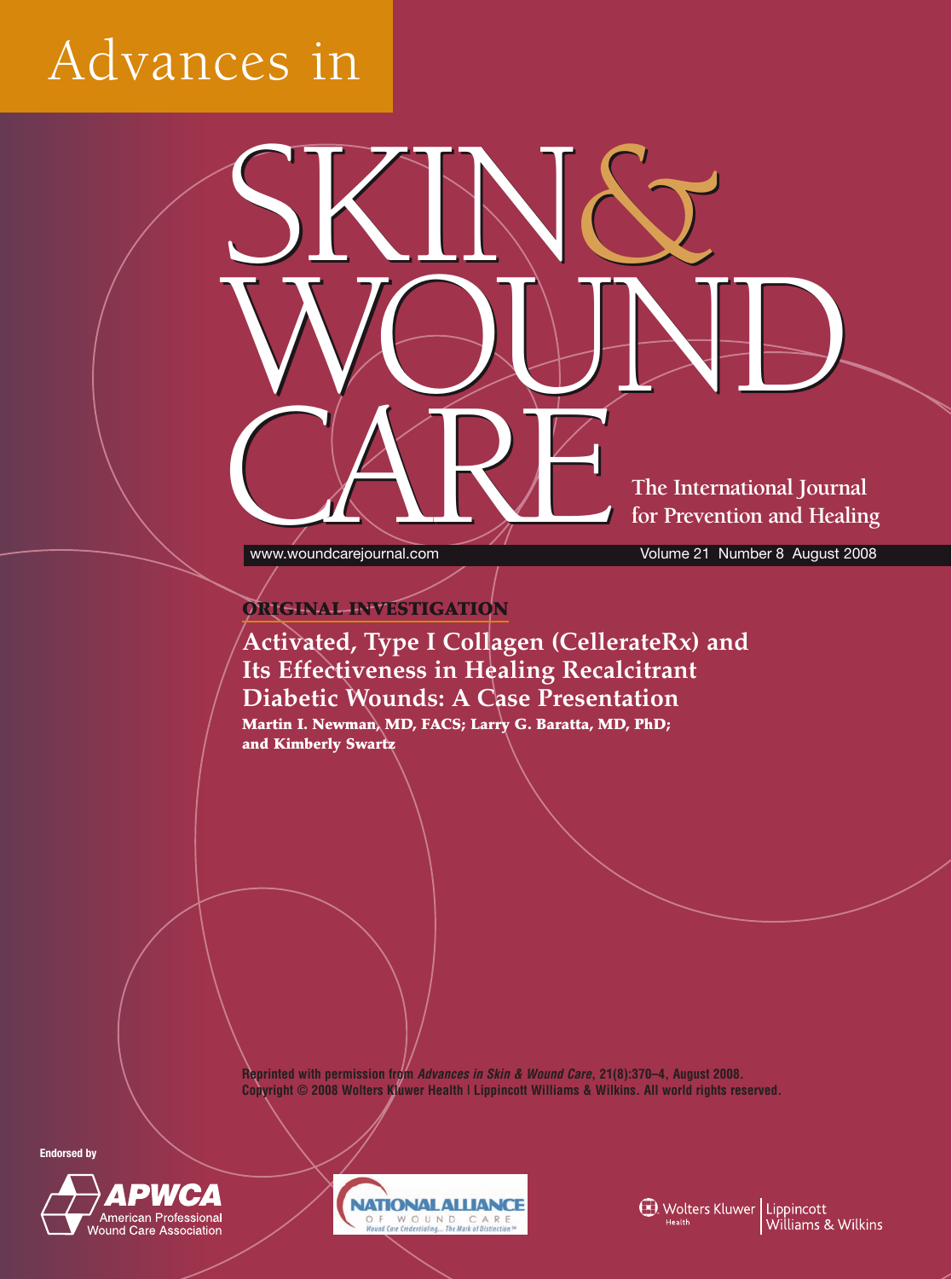

## UNPRECEDENTED CAPABILITIES

CellerateRX's patented collagen fragments are a fraction of the size of the native collagen molecules and particles found in other products, delivering the benefits of collagen to the body immediately



# **Unprecedented Performance Unprecedented Range of Use Unprecedented Cost Savings Unprecedented Patient Friendliness**

## **Indications:**

Acute and chronic wounds which include but not limited to:

| Pressure Ulcers Stage I to IV<br><b>Traumatic Wounds</b><br><b>Diabetic Ulcers</b><br>1st and 2nd Degree Burns | <b>Surgical Wounds</b><br><b>Venous Stasis Ulcers</b><br><b>Ulcers due to Arterial Insufficiency</b> |                           |
|----------------------------------------------------------------------------------------------------------------|------------------------------------------------------------------------------------------------------|---------------------------|
|                                                                                                                |                                                                                                      | <b>Superficial Wounds</b> |

## DESIGNED BY NATURE-ACTIVATED BY SCIENCE www.celleraterx.com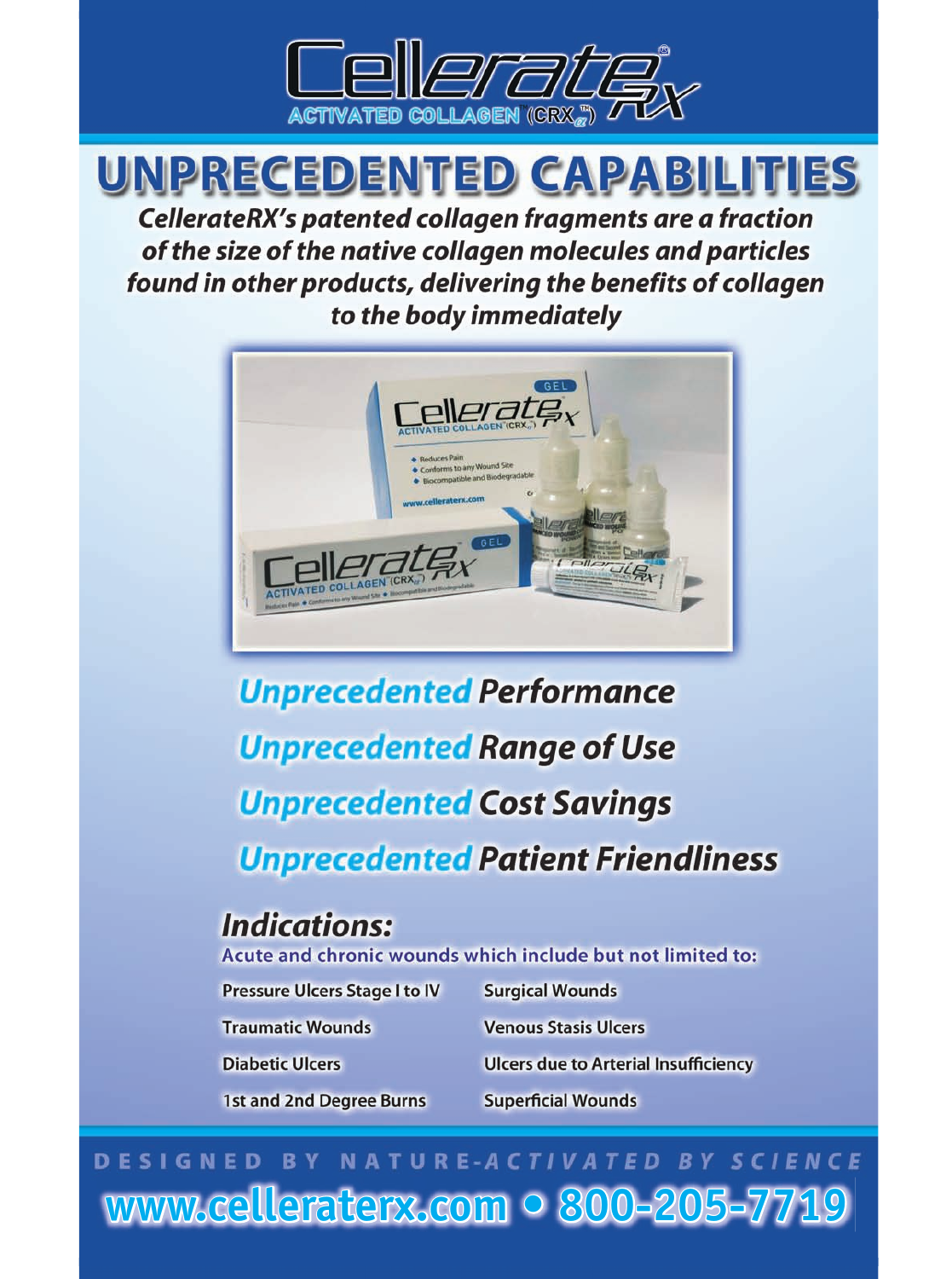## Activated, Type I Collagen (CellerateRx) and Its Effectiveness in Healing Recalcitrant Diabetic Wounds: A Case Presentation

Martin I. Newman, MD, FACS; Larry G. Baratta, MD, PhD; and Kimberly Swartz

#### ABSTRACT

**OBJECTIVE:** To review the authors' experience with activated type I collagen in the treatment of recalcitrant wounds in the diabetic population resulting from minor trauma and/or venous stasis disease. With regard to activated collagen, CellerateRx's patented activated collagen fragments are a fraction of the size of the native collagen molecules and particles found in other products, delivering the benefits of collagen to the body immediately. DESIGN: A 2-case presentation wherein patients were treated with CellerateRx (activated, fragmented, and nonintact type I collagen) in a gel and powder form.

SUBJECTS: Two middle-aged diabetic male patients with lower extremity wounds refractory to conservative wound care. RESULTS: Complete resolution of recalcitrant wounds in 6 to 7 weeks.

CONCLUSIONS: Wound resolution was evident when using the authors' practice protocol, which includes the application of activated collagen. The inherent properties of type I collagen may contribute to a more rapid healing process.

INTRODUCTION

Two middle-aged men presented with diabetic wounds to the lower extremities arising from minor incidental trauma and/or venous stasis disease; the wounds were chronic in nature and refractory to standard treatment. This short case study aims to examine the use of fragmented, activated, type I collagen in treating these wounds. The authors have used this short case study to stimulate a larger, currently ongoing study. The collagen provided and used in the treatment of these patients was in the powder-and-gel form of CellerateRx (Wound Care Innovations, LLC, Fort Lauderdale, Florida) and was provided by the manufacturer, The Hymed Group. CellerateRx is cleared

by the US Food and Drug Administration to treat diabetic and nondiabetic wounds, Stages II-IV pressure ulcers, ulcers resulting from venous stasis and arterial insufficiency, traumatic wounds, and superficial and surgical wounds, including superficial and partial-thickness burns (excluding full-thickness burns). The collagen molecules found in this product are 1/100th of the size of naturally occurring collagen and present more surface area. Thus, the patient can benefit from the collagen more quickly.

Collagen has been identified as having multiple functions in the healing process. Primarily, collagen possesses the following properties. (1) Hemostasis: collagen binds to fibronectin, <sup>1,2</sup> causing platelet adhesion and aggregation.<sup>3</sup> (2) Autolysis: it has the propensity to chemotactically attract monocytes and leukocytes. $4,5$  (3) Angiogenesis: collagen attracts monocytes, $4,5$  which transform into macrophages.<sup>6</sup> These macrophages release substances that result in fibroplasia and angiogenesis.<sup>7</sup> Collagen provides support for the growth of new capillaries.<sup>7,8</sup> The presence of new capillaries is essential for the deposition of new fibers.<sup>7</sup> (4) Fibroblastosis activity: collagen binds with fibronectin,<sup>1,2</sup> which promotes cell binding.<sup>9,10</sup> Collagen is chemotactic  $\sin$ ,<sup>1,2</sup> to fibroblasts, $11$  which govern the restoration of new tissue $12$  by depositing oriented and organized fibers.<sup>13,14</sup> (5) Reepithelialization: collagen directly supports the growth, $15,16$  attachment, $17$ differentiation, $16,17$  and migration<sup>18</sup> of keratinocytes.

#### METHODS

An examination was performed on 2 patients selected for evaluation based on the diagnosis of recalcitrant diabetic wounds and treatment that included collagen therapy in the form of CellerateRx. There were no exclusion criteria. In this process, charts, wound measurements, and photographs were reviewed. The following criteria were examined: granulation tissue formation, time to form, and quality of the new tissue; ability to achieve epithelialization; patient comfort and tolerance to the dressing; and ability to stop bleeding, if applicable.

Martin I. Newman, MD, FACS, Department of Plastic and Reconstructive Surgery, Cleveland Clinic Florida, Weston, FL; Larry G. Baratta, MD, PhD, is Medical Director, Homecare America Woundcare, Hollywood, FL; and Kimberly Swartz is a pre-medical college student, Department of Plastic and Reconstructive Surgery, Cleveland Clinic Florida, Weston, FL.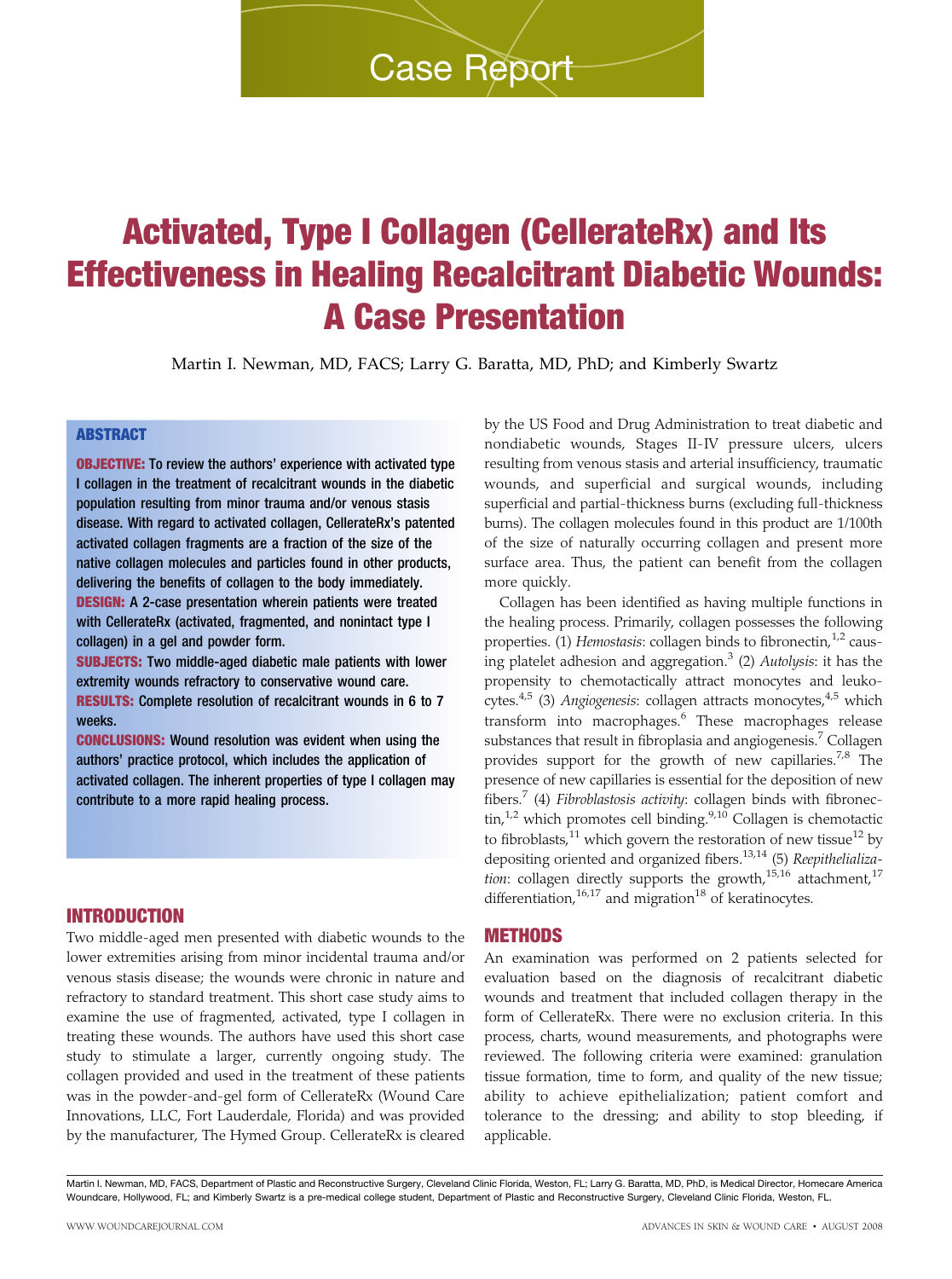#### Figure 1. JUNE 28, 2005

Measurement:  $4.0 \times 2.3 \times 0.1$  cm.



In the authors' clinical practice, CellerateRx is applied as part of a protocol that includes a program of strict elevation; Unna boot wrapping with frequent changes; and the application of CellerateRx in the form of a paste composed of both gel and powder.

Elevation is recommended to the authors' patients with lower extremity wounds for which it is not contraindicated. The authors' usually recommend a protocol of ''elevation of the involved extremity, above the level of the heart, 4 times a day, for 20 minutes each time.'' Again, unless contraindicated, we also ask patients to ''elevate the involved extremity during sleep hours on pillows.''

Unna boots are used on patients with no medical or other contraindications. In the authors' practice, the Unna-Flex (ConvaTec, Princeton, New Jersey) is used. The boots are

#### Figure 2. JULY 19, 2005

Flattening and advancement of wound edges noted. On July 26, 2005, the wound measurements were  $4.0 \times 3.0 \times 0.5$  cm. No maceration, no erythema evident.



#### JULY 29, 2005

Figure 3.

Measurement:  $3.8 \times 2.7 \times 0.2$  cm. No maceration, no erythema evident. On August 12, 2005, the wound measurements were recorded as  $4.0 \times 2.5 \times 0.2$  cm. No maceration and no erythema evident.



changed twice weekly and wrapped with a single layer of 4" Coban (3M Medical Division, St Paul, Minnesota). Every 2 to 3 weeks, the boots are removed for a 48-hour period. This helps provide the patient with some relief from the effort associated with this form of dressing.

At each biweekly dressing change, activated type I collagen is applied to the wound in the form of CellerateRx paste. The paste is compounded at the time of the dressing change in the following process:

& On a sterile surface, 2 mL of CellerateRx gel (quantity adjusted to wound size) is dispensed. CellerateRx powder is sprinkled on the gel surface sufficient in amount to completely cover the gel.

#### Figure 4. AUGUST 19, 2005

Measurement:  $2.3 \times 1.9 \times 0.2$  cm. No maceration, no erythema evident. Hemoglobin level was 6.7 g/dL.

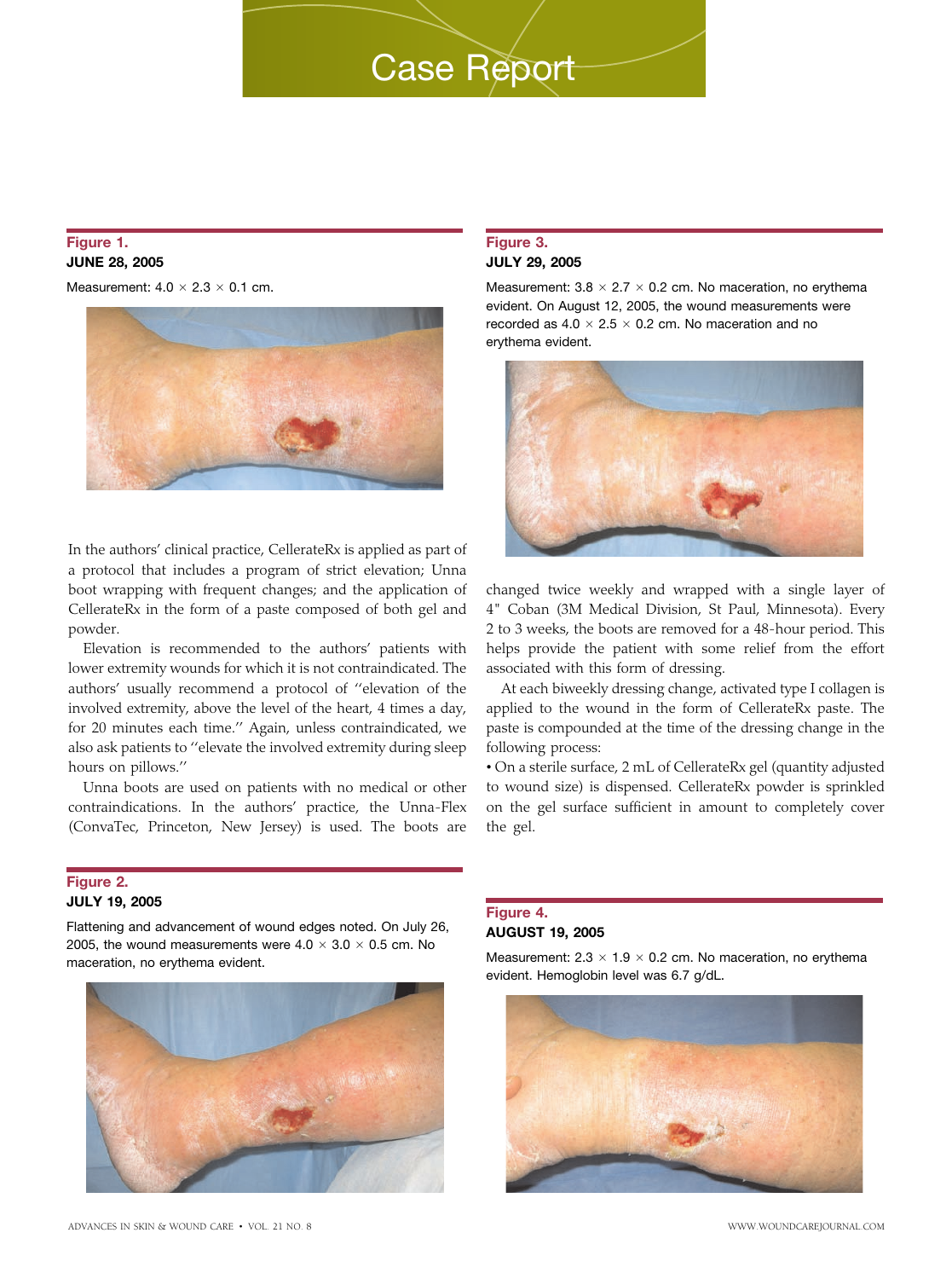#### Figure 5. SEPTEMBER 1, 2005

Wound resolution demonstrating minimal scarring.



& The wooden end of a sterile cotton-tip applicator is used to mix the powder and gel into a paste.

 $\cdot$  The Unna boot application is begun at the metatarsal phalangeal joint and wrapped on the lower extremity until the wound is encountered. The CellerateRx paste is then applied, and the wrap is continued to completion. An outer wrap has been applied.

& At subsequent dressing changes the CellerateRx powder-andgel mixture is reapplied.

& No surgical debridement is conducted between dressing changes.

& Patients are instructed to keep the dressing clean and dry between changes and to elevate the involved extremity according to our protocol as outlined above.

#### Figure 6. MAY 3, 2005

Measurement:  $2.0 \times 3.0 \times 1.0$  cm. With moderate exudation and no maceration or erythema evident.



#### Figure 7. JUNE 21, 2005

Measurement:  $1.0 \times 2.0 \times 0.2$  cm. No maceration and no erythema evident.



#### RESULTS FOR PATIENT 1 Patient History

A 75-year-old man presented with a cellulitic lesion on the lower left ankle. A history of asthma, morbid obesity, psoriasis, hypertension, and arthritis was noted. The patient had experienced a shingles outbreak on his trunk a few weeks before seeking consultation to this clinic. Subsequently, he noticed a wound developed on his left ankle that was self-treated. His current medication included fluticasone propionate/salmeterol (Advair), montelukast (Singulair), amlodipine besylate (Norvasc), aspirin, and naproxen. The patient was a nonsmoker and did not consume alcohol. He had no known allergies.

#### Wound and Physical Examination

Examination of the wound revealed a  $5.0 \times 7.0$ -cm cellulitic lesion with mild granulation on the posterior aspect of the lower left ankle, which was malodorous with greenish

#### Figure 8. JUNE 24, 2005

Measurement:  $1.0 \times 1.5$  cm. No maceration and no erythema evident.

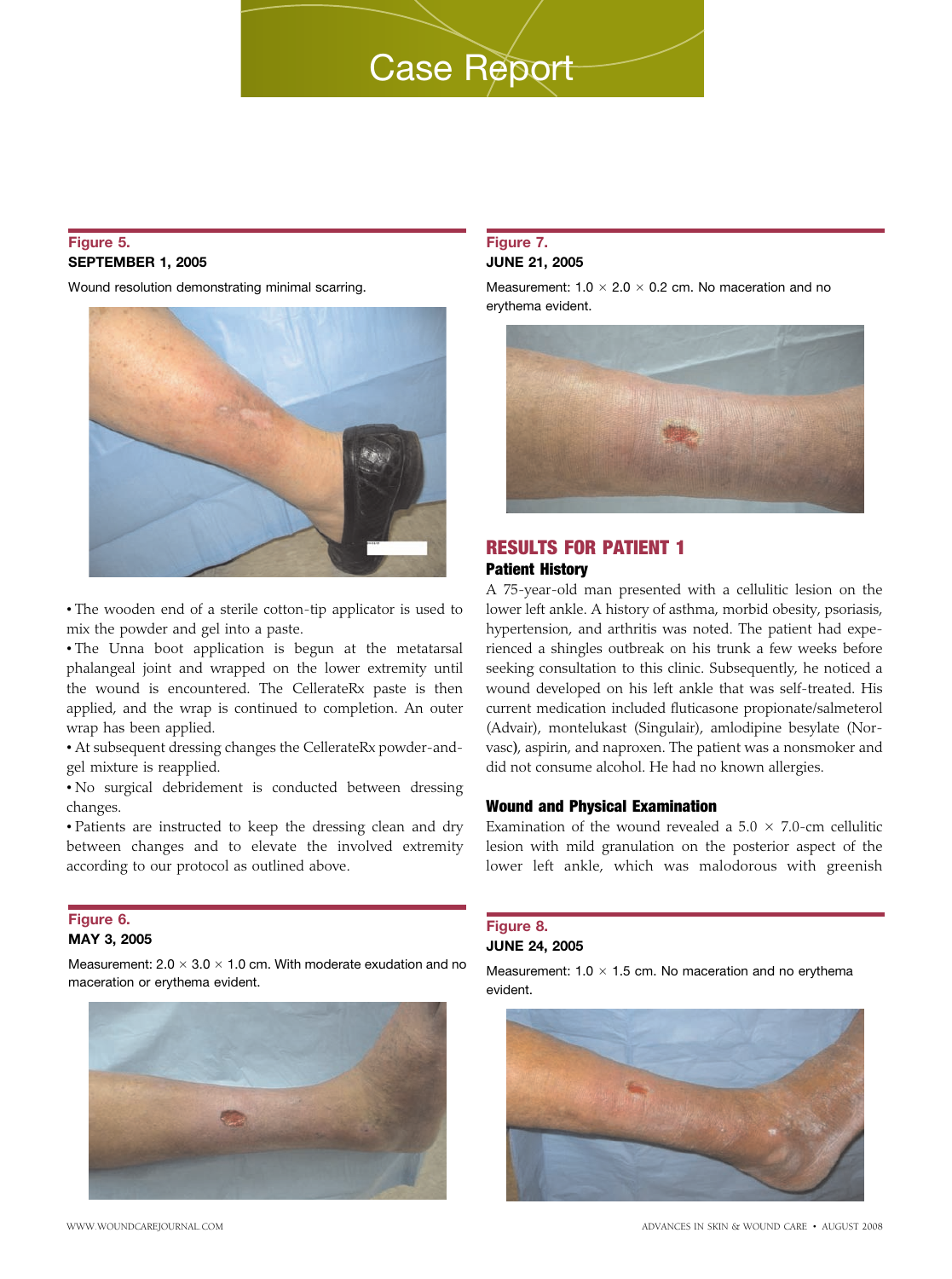discharge. The wound clinically appeared to be Pseudomonas and was not cultured. This diagnosis resulted in a course of ciprofloxacin, which aided in the healing. Bilateral edema was present with 2+ pulses on the left assessed. Initial treatment plan was an application of silver sulfadiazine (Silvadene) and standard secondary dressings. The patient was noncompliant with this treatment plan over the course of 3 months, and his clinic visits were infrequent.

#### Clinical Course and Treatment History

On June 21, 2005, the patient's wound appeared as a granular base and measured 2.5  $\times$  4.5 cm. Treatment with CellerateRx powder and gel, which was wrapped in an Unna boot, was initiated. The patient returned to the clinic on June 28, 2005 (Figure 1), and informed clinicians that his primary care physician had diagnosed him with diabetes. He had begun a regimen of insulin therapy and oral hypoglycemics. The patient informed us that on June 8, 2005, a blood glucose finger-stick test was 245 g/dL, and hemoglobin A1c level was 12.3 mg/dL. The use of insulin therapy was seen to effectively control his blood glucose and subsequently positively affected the healing of his wound. Although this cannot be overlooked, the authors do not consider it the only factor to facilitate his healing. Over the course of the documented wound care, different observers measured the wound.

#### Conclusion

In 7 weeks, the patient's wound resolved using CellerateRx powder-and-gel combination (Figures 1-5).

#### RESULTS FOR PATIENT 2

#### Patient History

A 62-year-old man presented with a nonhealing wound of 1 month duration. The patient has had type 1 diabetes for more than 20 years. He also had a history of venous stasis disease, gluten enteropathy, bilateral lower extremity diabetic neuropathy, hypercholesterolemia, spinal stenosis, and chronic back pain. His current medication included gabapentin (Neurontin), lovastatin, insulin pump, and over-the-counter nonsteroidal anti-inflammatory agents. He had no known allergies and did not smoke or drink alcohol. The patient has a history of selfresolving wounds on the feet and legs that usually resolve after treatment using a home remedy of hydrogen peroxide and triple antibiotic solution.

#### Wound and Physical Examination

Initial physical examination revealed a wound located on the anterior lateral aspect of the right lower extremity measuring  $1.4 \times 2.0$  cm, chronic in appearance, well granulated, and with no erythema and no apparent infection. The surrounding skin presented with the stigmata of chronic venous stasis disease. The skin appeared brawny bilaterally and pigmented at the level of the midcalf. Both ankles had 2+ pitting edema with pulses intact on the left foot and 1+ on the right foot.

#### Clinical Course and Treatment History

Initial treatment consisted of an Unna boot for 1 week. The patient was noncompliant with both his return visits to the clinic and with following instructions regarding elevating both extremities while at home. Over the course of the following 6 months, the visits to the clinic were sporadic and consisted of wet-to-dry wound dressings.

When the patient returned to the clinic on March 25, 2005, a biopsy was performed of the wound margin, revealing superficial, fragmented crusted skin that is consistent with stasis dermatitis. After a long discussion with the patient about his condition and his noncompliance to medical directives, he agreed to follow consistent, regular wound dressing visits.

#### Conclusion

In 6 weeks, the patient's wound resolved using CellerateRx powder-and-gel combination (Figures 6–9).

#### **SUMMARY**

Factors ranging from poor blood supply<sup>19</sup> to altered macrophage function<sup>20</sup> have been implicated in the problematic nature of wounds to the lower extremities. The authors' experience has shown that incorporating CellerateRx powder and/or gel into their practice protocol (either as a primary or adjunctive activated, fragmented, and nonintact collagen preparation) has been a positive one. Compared with the authors' anecdotal, historical experience, these common recalcitrant wounds appear to heal more rapidly and thoroughly with the biweekly application of CellerateRx powder and/or gel after treatment with our multimodality practice regimen. However, the authors do not consider this a scientific study, but a preliminary study to promote a more scientific study with increased control and data collection. This study was intended to stimulate a larger, currently ongoing study.

The authors understand that the wound healing process is a complex issue that has been extensively studied; it is seen to be multifactorial with each element playing a significant role. Based on the positive outcomes using CellerateRx powder and/ or gel, the authors will incorporate the product into their wound care protocol.<sup>●</sup>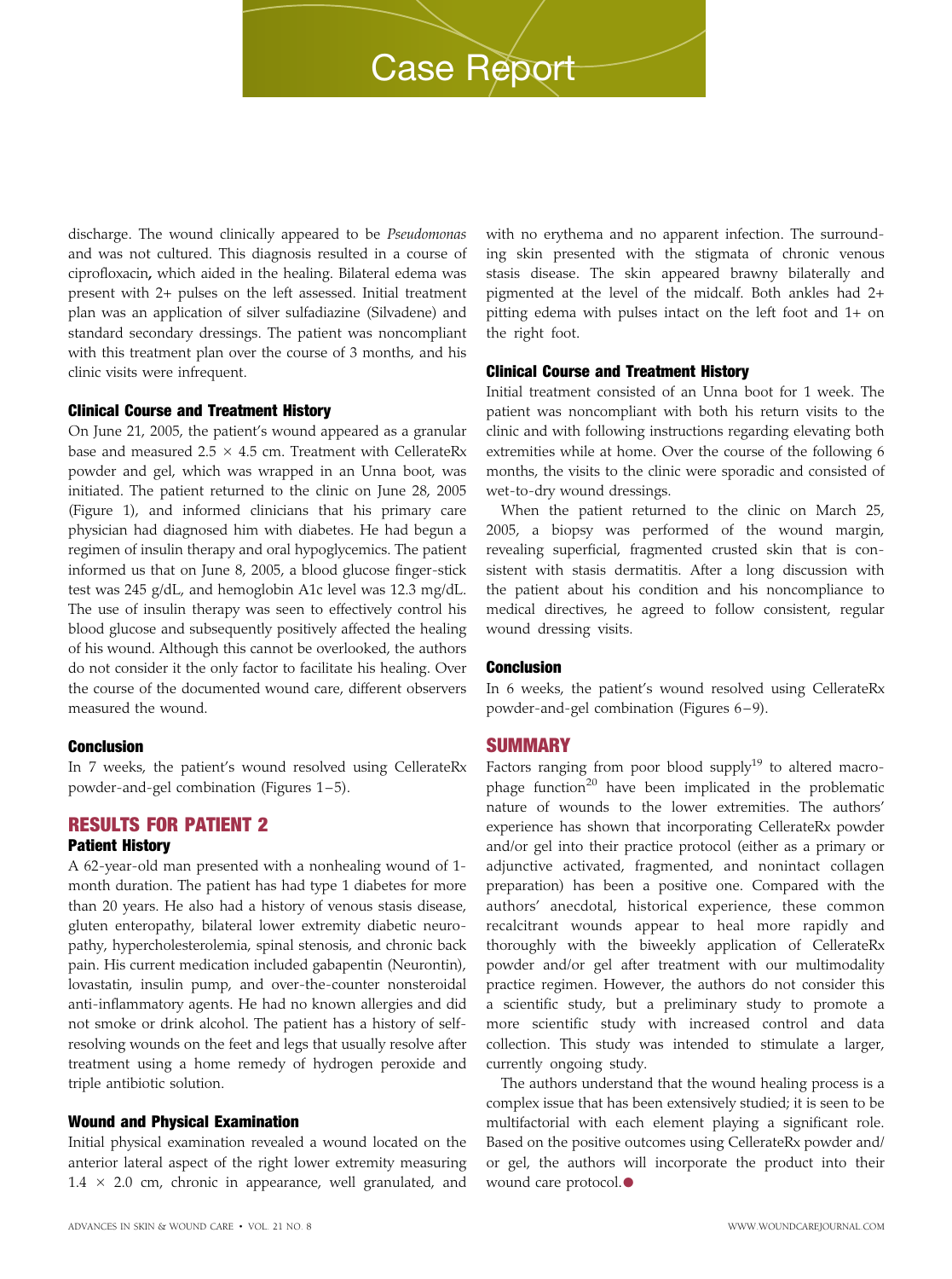#### Figure 9. JUNE 28, 2005

Measurement:  $0.7 \times 1.8$  cm. No maceration and no erythema evident.



#### **REFERENCES**

- 1. Termine JD, Belcourt AB, Conn KM, Kleinman HK. Mineral and collagen-binding proteins of fetal calf bone. J Biol Chem 1981;256(20):10403-8.
- 2. Mosher DF, Schad PE. Cross-linking of fibronectin to collagen by blood coagulation factor XIIIa. J Clin Invest 1979;64:781-7.
- 3. Yamada KM, Olden K. Fibronectins—adhesive glycoproteins of cell surface and blood. Nature 1978;275(5677):179-84.
- 4. Postlethwaite AE, Seyer JM, Kang AH. Chemotactic attraction of human fibroblasts to type I, II, and III collagens and collagen-derived peptides. Proc Natl Acad Sci USA 1978;75:871-5.
- 5. Postlethwaite AE, Kang AH. Collagen- and collagen peptide induced chemotaxis of

human blood monocytes. J Exp Med 1976;143(6):1299-307.

- 6. Bryant R. Wound repair: a review. J Enterostomal Ther 1987;14:262-6.
- 7. Gogia PP. The biology of wound healing. Ostomy Wound Manage 1992;38(9):12, 14-6, 18-22.
- 8. Schor AM, Schor SL, Kumar S. Importance of a collagen substratum for stimulation of capillary endothelial cell proliferation by tumour angiogenesis factor. Int J Cancer 1979;24:225-34.
- 9. Yamada KM, Yamada SS, Pastan I. Cell surface protein partially restores morphology, adhesiveness, and contact inhibition of movement to transformed fibroblasts. Proc Natl Acad Sci USA 1976;73(4):1217-21.
- 10. Mosher DF. Fibronectin. Prog Hemost Thromb 1980;5:111-51.
- 11. Chiang TM, Postlethwaite AE, Beachey EH, Seyer JM, Kang AH. Binding of chemotactic collagen-derived peptides to fibroblasts. The relationship to fibroblast chemotaxis. J Clin Invest 1978;62:916-22.
- 12. Ross R. The fibroblast and wound repair. Biol Rev Camb Philos Soc 1968;43(1):51-98.
- 13. Dunn GA, Ebendal T. Contact guidance on oriented collagen gels. Exp Cell Res 1978;111:475-9.
- 14. Tomaseck JT, Hay ED, Fujiwara K. Collagen modulates are shape and cytoskeleton of embryonic corneal and fibroma fibroblasts: distribution of actin, alpha-actin, and myosin. Dev Biol 1982;92(1):107-22.
- 15. Morykwas MJ, Stevenson TR, Marcelo CL, Thornton JW, Smith DJ Jr. In vitro and in vivo testing of a collagen sheet to support keratinocyte growth for use as a burn wound covering. J Trauma 1989;29:1163-7.
- 16. Karasek MA. Growth and differentiation of transplanted epithelial cell cultures. J Invest Dermatol 1968;51(4):247-52.
- 17. Murray JC, Stingl G, Kleinman HK, Martin GR, Katz SI. Epidermal cells adhere preferentially to type IV (basement membrane) collagen. J Cell Biol 1979;80:197-202.
- 18. Emerman JT, Pitelka DR. Maintenance and induction of morphological differentiation in dissociated mammary epithelium on floating collagen membranes. In Vitro 1977;13(5):316-28.
- 19. Lundstrom R, Rossini A. Compilations. In: Healing Handbook for Persons with Diabetes. Worcester, MA: University of Massachusetts; 1995.
- 20. Cousin B, Andre M, Casteilla L, Penicaud L. Altered macrophage-like functions of peradipocytes in inflammation and genetic obesity. J Cell Physiol 2001;186:380-6.